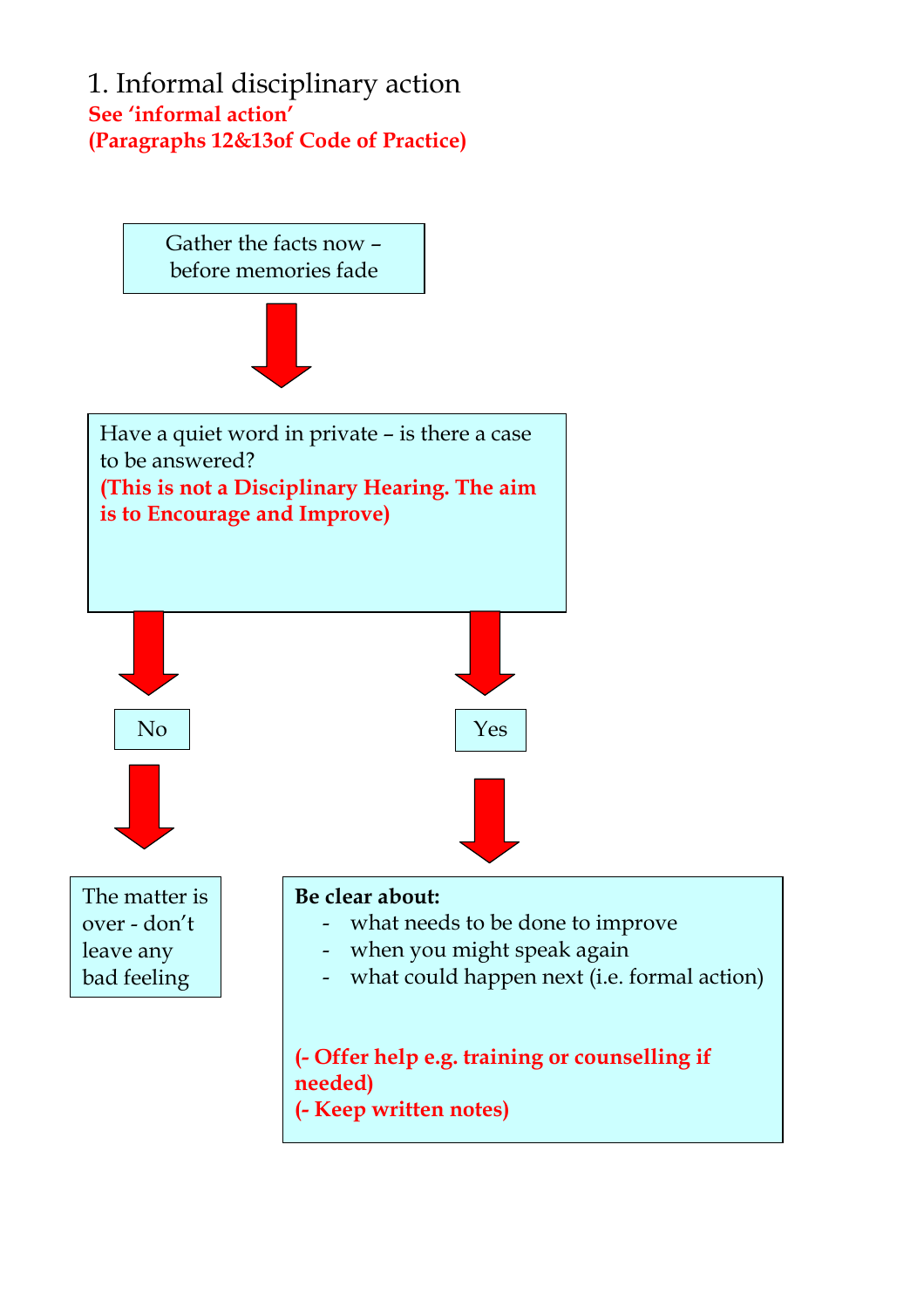

**Carry out a thorough investigation before any meeting** 

### **Tell the employee** *in writing*

- what they are alleged to have done wrong
- the time and place for a meeting (making sure that the employee has had a reasonable opportunity to consider their response)
- they have the right to be accompanied

#### **See 'Formal action' (paragraphs 14-19 of Code of Practice)**

- **Give the employee copies of any information to be used**
- **Rearrange another meeting within 5 days if the employee or accompanying person cannot attend**
- **Consider fresh evidence if necessary**

#### **At the meeting:**

- state the evidence
- let the employee put their case
- let the accompanying person (if any) ask questions

#### **Adjourn to consider any action and think about:**

- previous sanctions
- employee's record
- any special circumstances

#### **Make your decision:**

- inform the employee of the decision and the right to appeal
- monitor the situation

**See Chart 3 'Taking disciplinary action and Chart 4 'Disciplinary appeals.**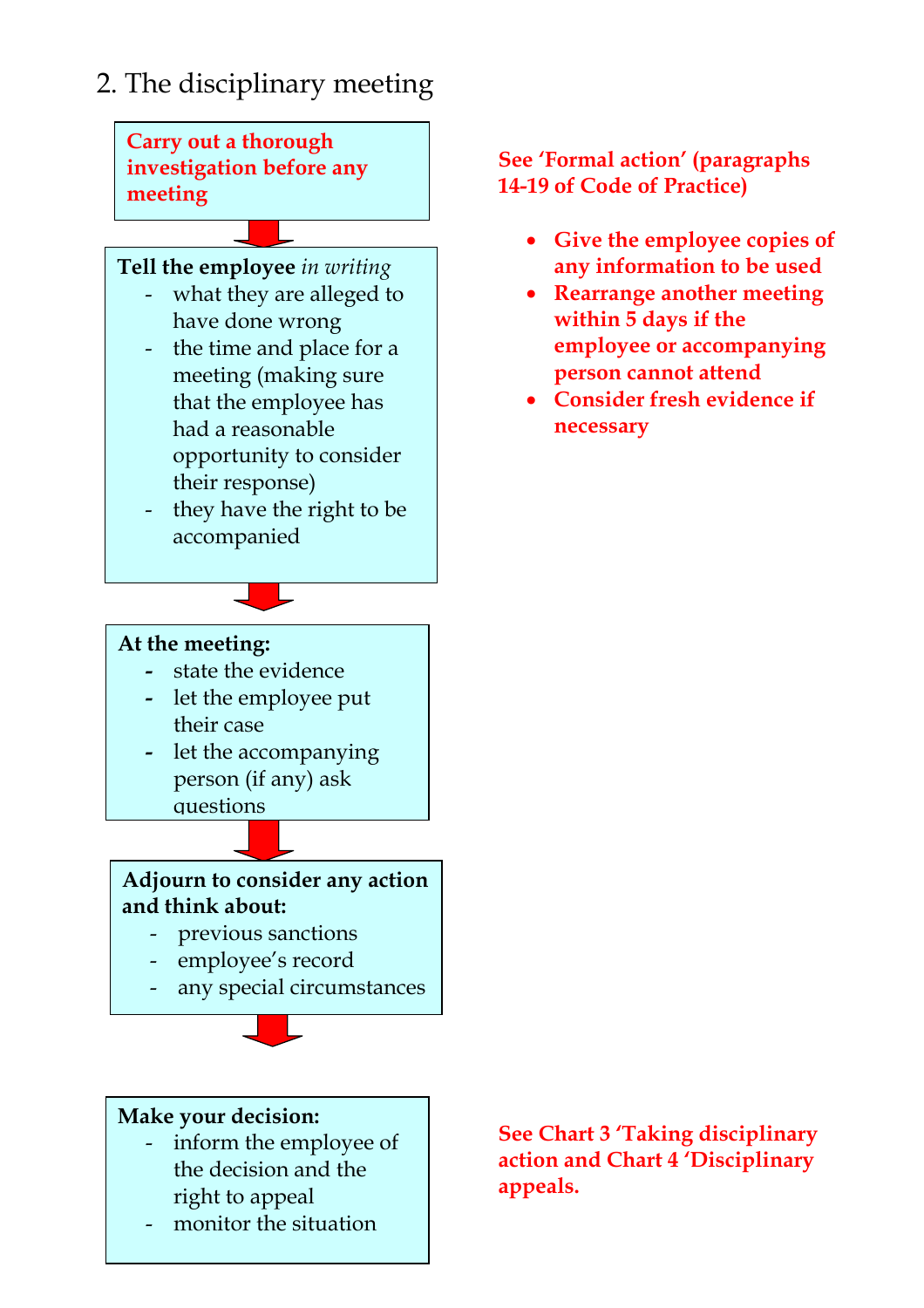# 3. Taking disciplinary action

- Unsatisfactory performance



procedure – paragraph 27 of Code of Practice)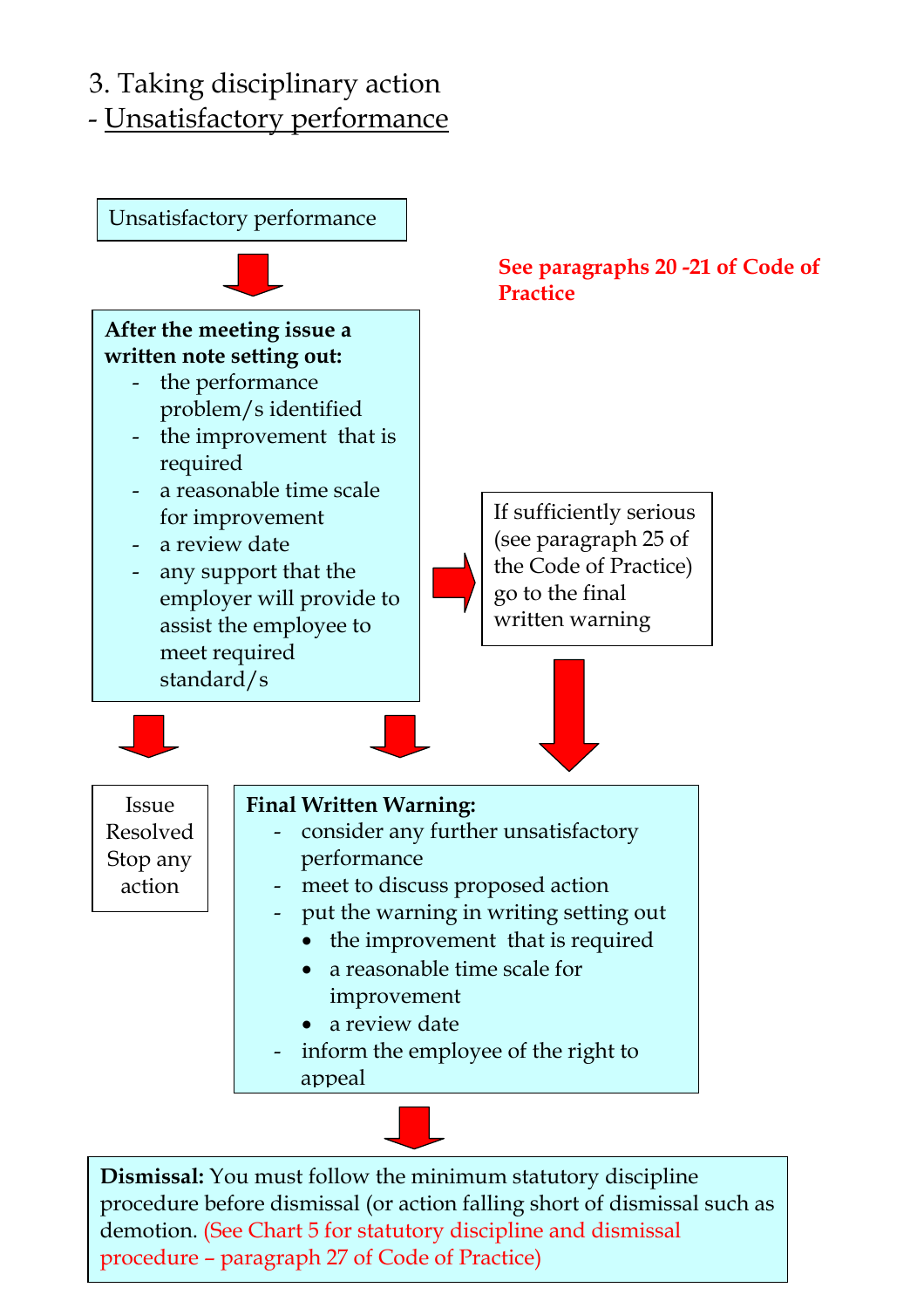# 3 Taking disciplinary action - Misconduct

**[For cases of alleged 'Gross Misconduct' different rules apply. (See paragraphs 37-38 of the Code of Practice)]** 



**Dismissal:** If the employee fails to correct behaviour after a Final Written Warning. You must follow the minimum statutory discipline procedure before dismissal (or action falling short of dismissal such as demotion. (See Chart 5 for statutory discipline and dismissal procedure – paragraph 27 of Code of Practice)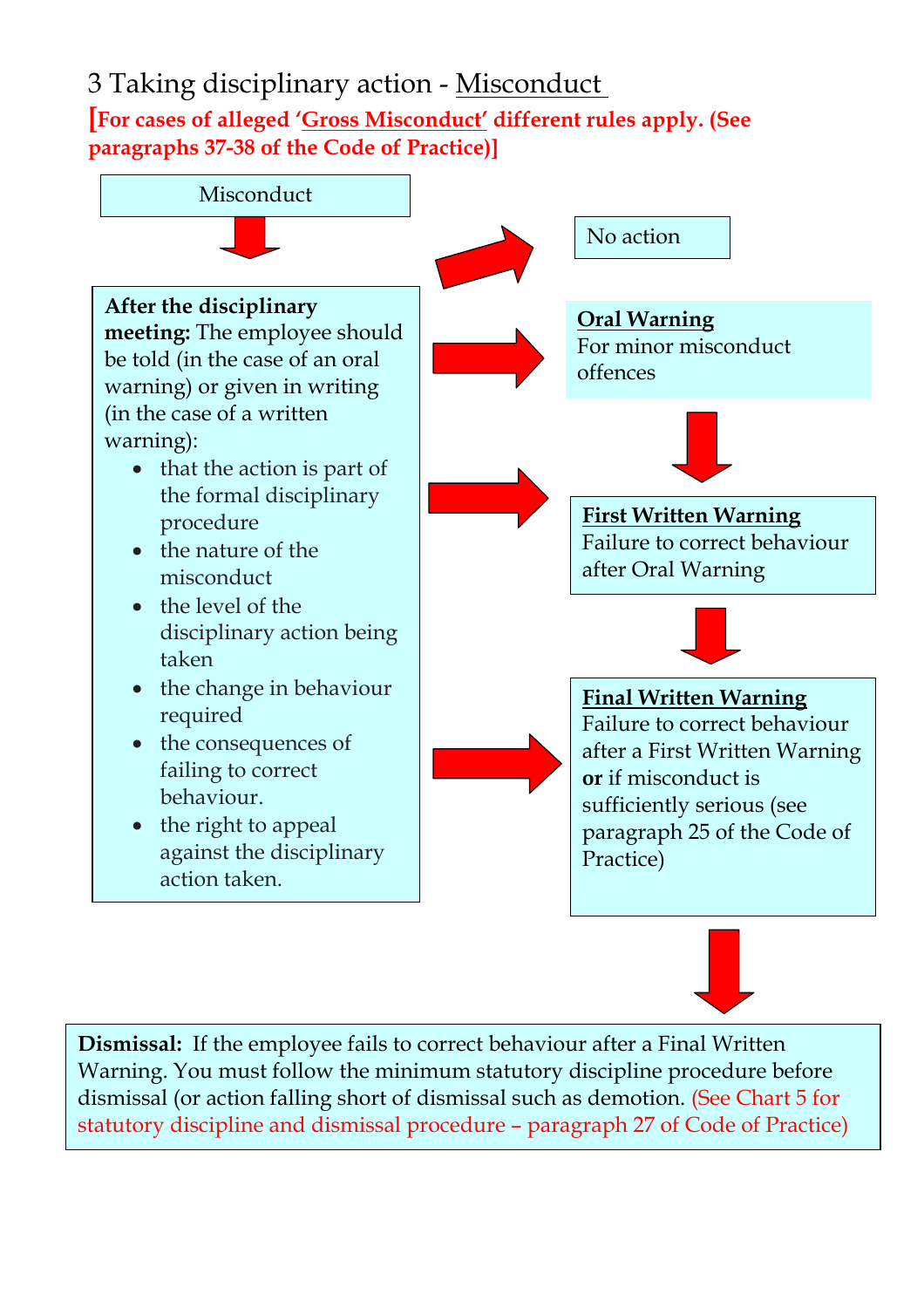# 4. Disciplinary Appeals (**See paragraphs 46-50 of the Code of Practice)**

### **An appeal should:**

- Usually be lodged within five working days of the disciplinary decision
- Be heard by someone senior to the manager who took the original disciplinary decision (wherever possible)



**Remind the employee of their right to be accompanied** 

### **At the appeal meeting:**

- Consider any new evidence
- Allow the employee to comment on any new evidence
- Do not be afraid to overturn a previous decision



### **Appeal finding:**

- Tell the employee the result of the appeal and the reason for the decision
- Confirm the decision in writing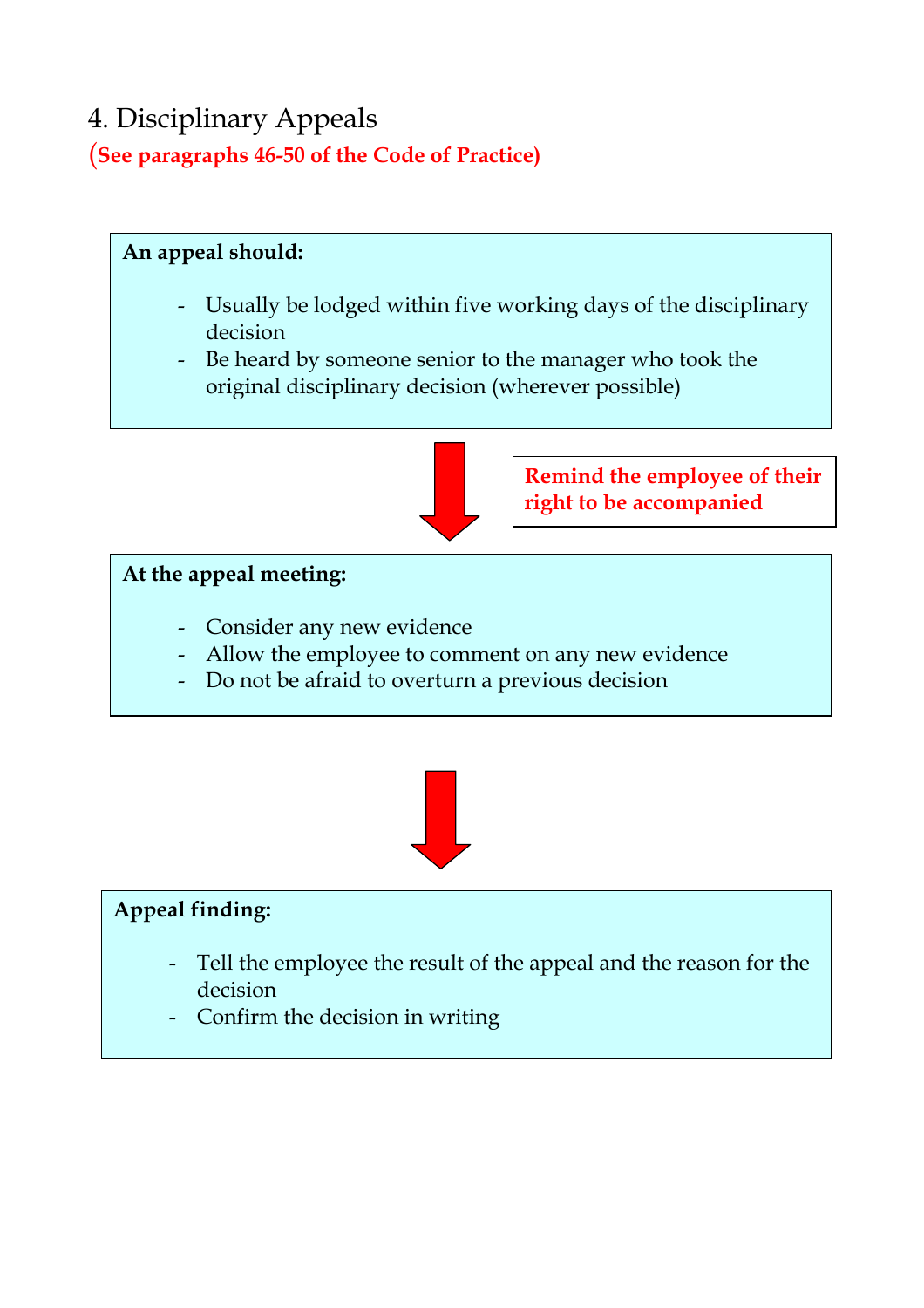# 5. The statutory discipline and dismissal procedure (See Annex A of the Code of Practice for details in full)

### **Step 1:**

- You must set out in writing the employee's alleged conduct or characteristics, or other circumstances, which lead you to contemplate dismissing or taking disciplinary action against the employee.
- You must send the statement or a copy of it to the employee and invite the employee to attend a meeting to discuss the matter.

**Employers and employees are exempt from the three-step procedure in certain limited cases (See Annex E of the Code of Practice)** 



### **Step 2:**

- Hold a meeting with the employee and their colleague (if they wish to be accompanied)
- Notify the employee of your decision

**The meeting must not take place unless you have informed the employee what the basis was for including in the statement under Step 1 the ground or grounds given in it; and the employee has had a reasonable opportunity to consider their response to that information.** 



- Inform the employee of your final decision